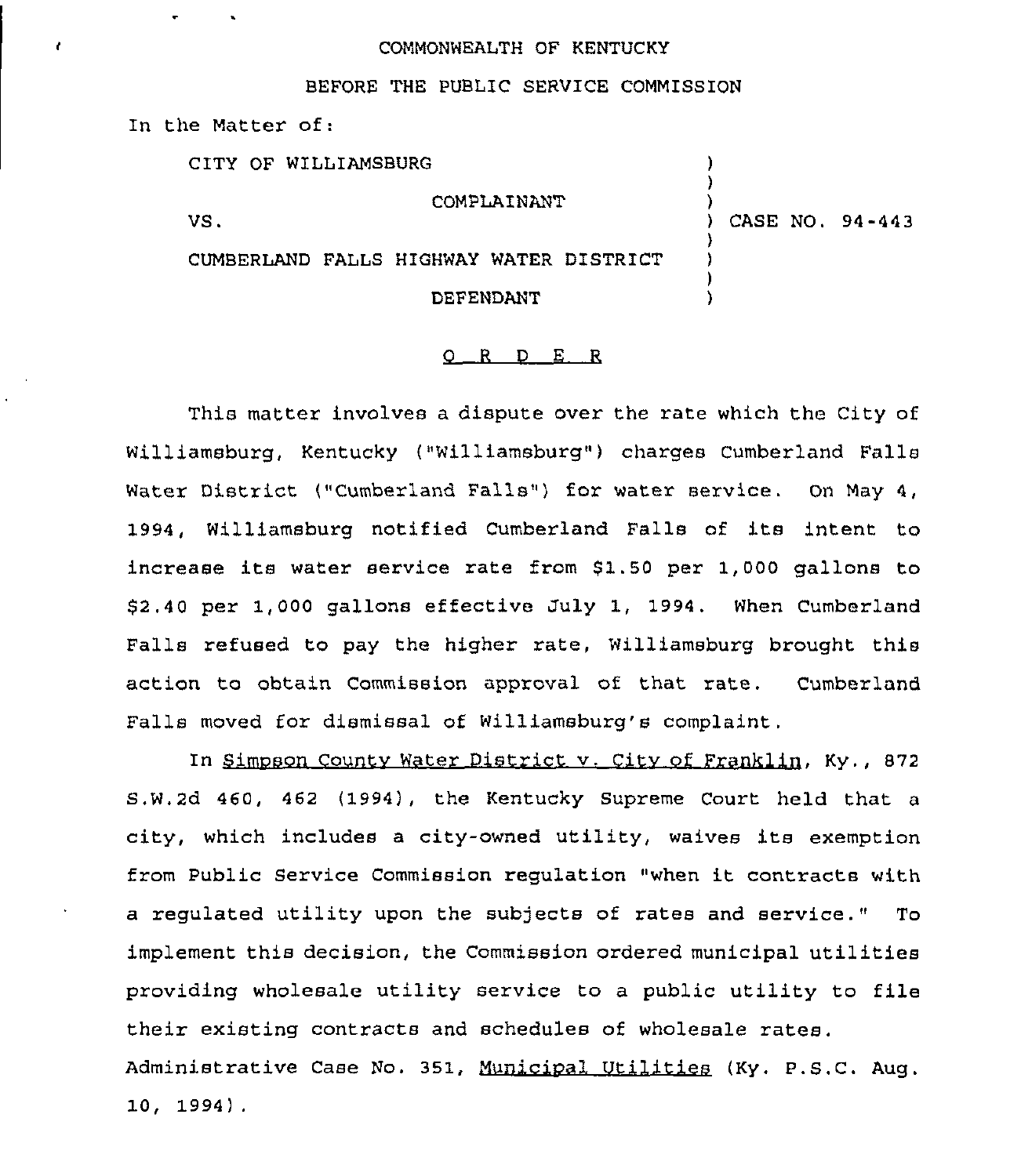All municipal utilities, except Williamsburg, have complied with thin Order, The Commission has accepted the contracts and nchodulos nn filed an the lawful rates of the affected utilities, As a result, the contractual relationships between most municipal utilition and thoir wholonale customers have not been materially nffected.

Williamnburg'n complaint raises an important question about the procedures which the Commission should follow in reviewing municipal utility requests for rate adjustments, To answer these quostions, we need look no further than Simpson County Water Dintrict.

In Simpson County Water District the Kentucky Supreme Court found that

whore contracts have been executed between a utility and <sup>a</sup> city, , KRS 278,200 is applicable and requires that by so contracting the City relinquishes the exemption and is rendered subject to PSC rates and service regulation.

 $Id_L$  at  $462$ .

KRS 270.200 provides:

The commission may, under the provisions of this chaptor, originate, establish, change, promulgate and onforco any rata or service standard of any utility that hao been or may be fixed by any contract, franchise or agreement between the utility and any city, and all rights, privileges and obligations arising out of any such contract, franchise or agreement, regulating any ouch rate or service standard, shall be subject to the 'Jurisdiction and supervision of the commission, but no such rate or service standard shall be changed, nor any contract, franchise or agreement affecting it abrogated or changed, until a hearing has been had before the commission in the manner prescribed in this chapter.

Thin statute, which applies by its terms to contracts, franchises and agroemonts with cities, is permissive except to the extent that it instructs the Commission to hold a hearing before taking any

 $-2-$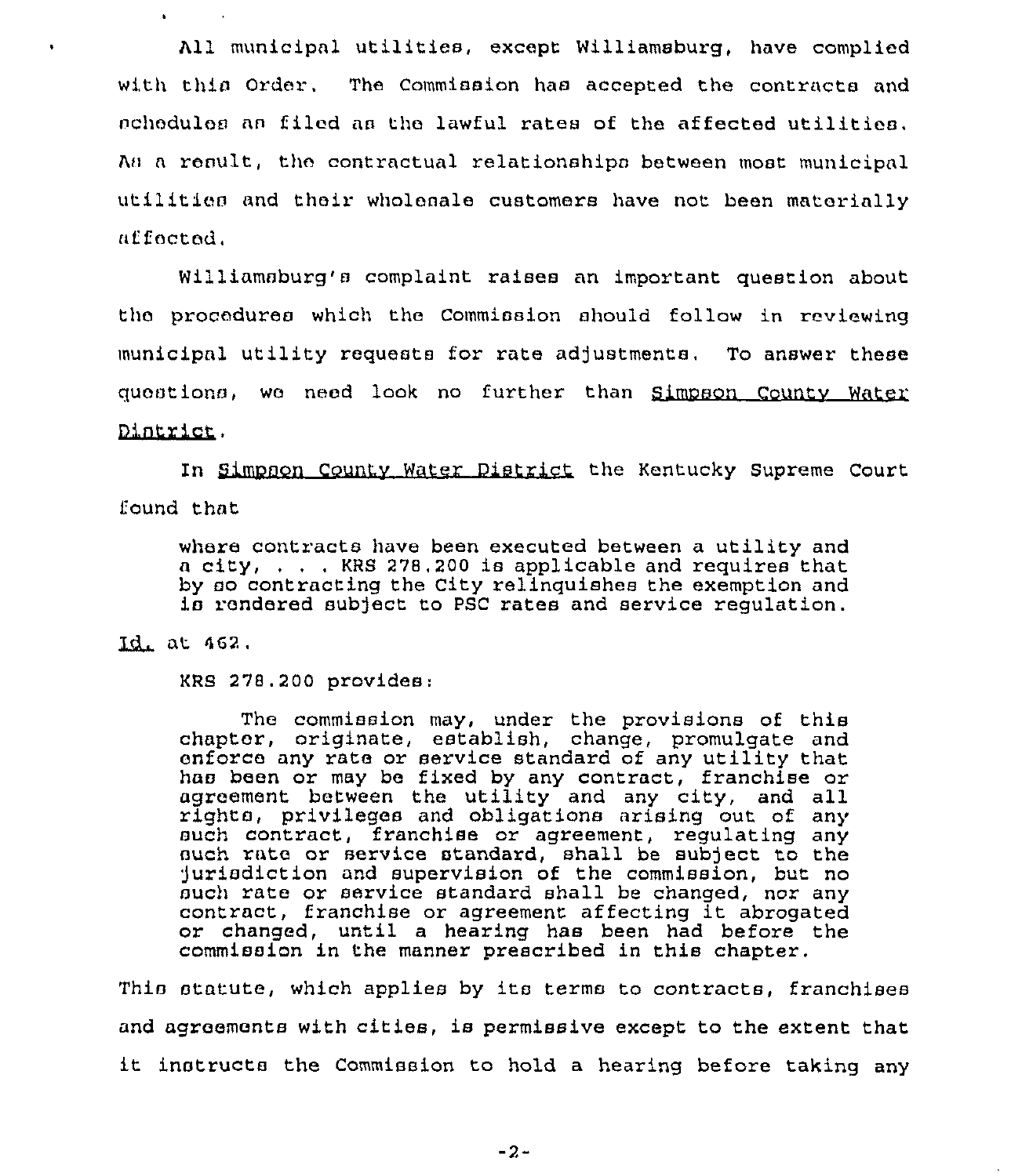action which changes an existing "contract, franchise or agreement" and requires that the hearing be held "in the manner prescribed by this chapter [KRS Chapter 278],"

 $\mathbf{r}$ 

Viewing the Simpson County Water District docision togather with KRS Chapter 278, a uniform method of exercising the Commission's jurisdiction over cities becomes apparent. Where a city applies for approval of a rate contrary to that which would ba established under an existing agreement with a utility, or where a utility complains of implementation of a rate or service contrary to an existing agreement with a city, the Commission is in offect being requested to change or abrogate the underlying agreement. To do so, the Commission must first hold <sup>a</sup> hearing "in tha manner prescribed" by KRS Chapter 278. The manner prescribed by Chaptor 278 for holding a hearing on a proposed rute increase ie oot forth in KRS 278.190 and presupposes compliance with the applicable rules of proceduxe set forth in Commission Regulation 807 KAR 5:001. To the extent that these xegulations impose burdens which nra onarouo in a particular situation, either the city or the utility may seek permission to deviate from the requirement by showing good cause. See 807 KAR 5:001, Section 14,

Where either a city or a public utility seeks the enforcement of a rate established pursuant to an existing contract, tha Commission's jurisdiction ie founded upon KRS 278,260. In addressing that complaint, the Commission's rulao of proceduro, Commission Regulation 807 KAR 5:001, are applicable.

Consistent with the Commission's Order in Administrative Case No, 351 and KRS 278.160, contracts and rate schedules filed with the Commission shall control the rates and conditions of oervice of

 $-3-$